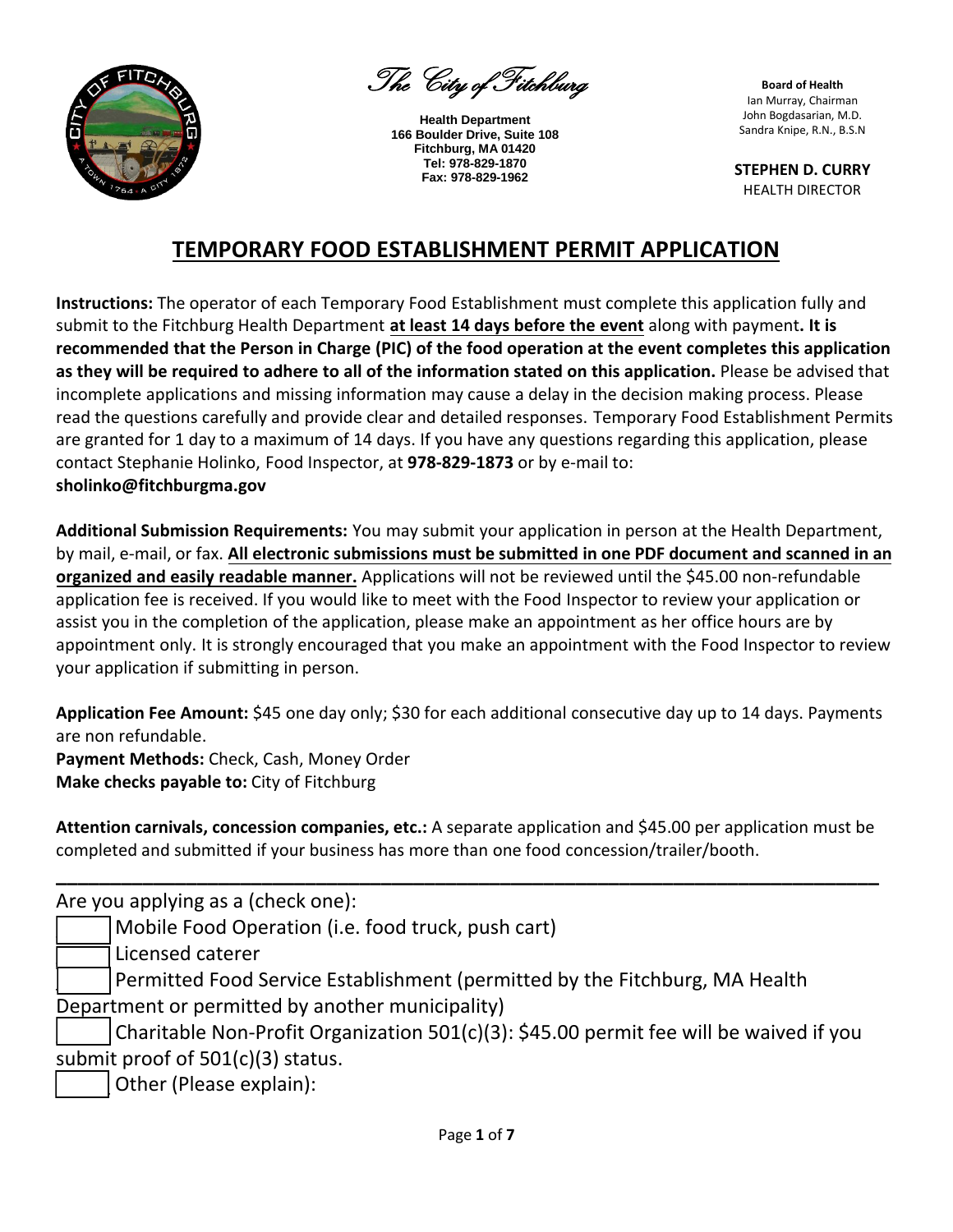# **Applicant and Business Information**

| Name of Applicant:                                    |                                                                                                                                              |                                                                                                                                                                                     |  |  |
|-------------------------------------------------------|----------------------------------------------------------------------------------------------------------------------------------------------|-------------------------------------------------------------------------------------------------------------------------------------------------------------------------------------|--|--|
|                                                       |                                                                                                                                              |                                                                                                                                                                                     |  |  |
|                                                       |                                                                                                                                              |                                                                                                                                                                                     |  |  |
|                                                       |                                                                                                                                              |                                                                                                                                                                                     |  |  |
|                                                       |                                                                                                                                              |                                                                                                                                                                                     |  |  |
|                                                       | Mailing Address (If different from organization/business address):                                                                           |                                                                                                                                                                                     |  |  |
|                                                       |                                                                                                                                              |                                                                                                                                                                                     |  |  |
|                                                       |                                                                                                                                              | Work Phone #: __________________________ Home Phone #: ____________________Cell Phone #: ________________                                                                           |  |  |
|                                                       |                                                                                                                                              |                                                                                                                                                                                     |  |  |
| <b>Operation Owned By (Please Check One):</b>         |                                                                                                                                              |                                                                                                                                                                                     |  |  |
|                                                       | An association $\begin{array}{ c c c c c }\n\hline\n\end{array}$ An individual $\begin{array}{ c c c c }\n\hline\n\end{array}$ A partnership |                                                                                                                                                                                     |  |  |
|                                                       |                                                                                                                                              |                                                                                                                                                                                     |  |  |
|                                                       | You must be in compliance with this law to obtain a food permit.                                                                             | As required by M.G.L Chapter 152, Section 25A, this Establishment is in compliance with the<br>Massachusetts Workers Compensation Coverage Requirements. Check "yes" or "no". Note: |  |  |
|                                                       | <b>About the Temporary Event</b>                                                                                                             |                                                                                                                                                                                     |  |  |
|                                                       |                                                                                                                                              |                                                                                                                                                                                     |  |  |
|                                                       |                                                                                                                                              |                                                                                                                                                                                     |  |  |
|                                                       |                                                                                                                                              |                                                                                                                                                                                     |  |  |
|                                                       |                                                                                                                                              |                                                                                                                                                                                     |  |  |
|                                                       |                                                                                                                                              |                                                                                                                                                                                     |  |  |
|                                                       |                                                                                                                                              |                                                                                                                                                                                     |  |  |
| Number of anticipated occupants/estimated crowd size: |                                                                                                                                              |                                                                                                                                                                                     |  |  |
|                                                       | Is seating provided by the event? Response required                                                                                          | No<br>Yes                                                                                                                                                                           |  |  |

Page **2** of **7**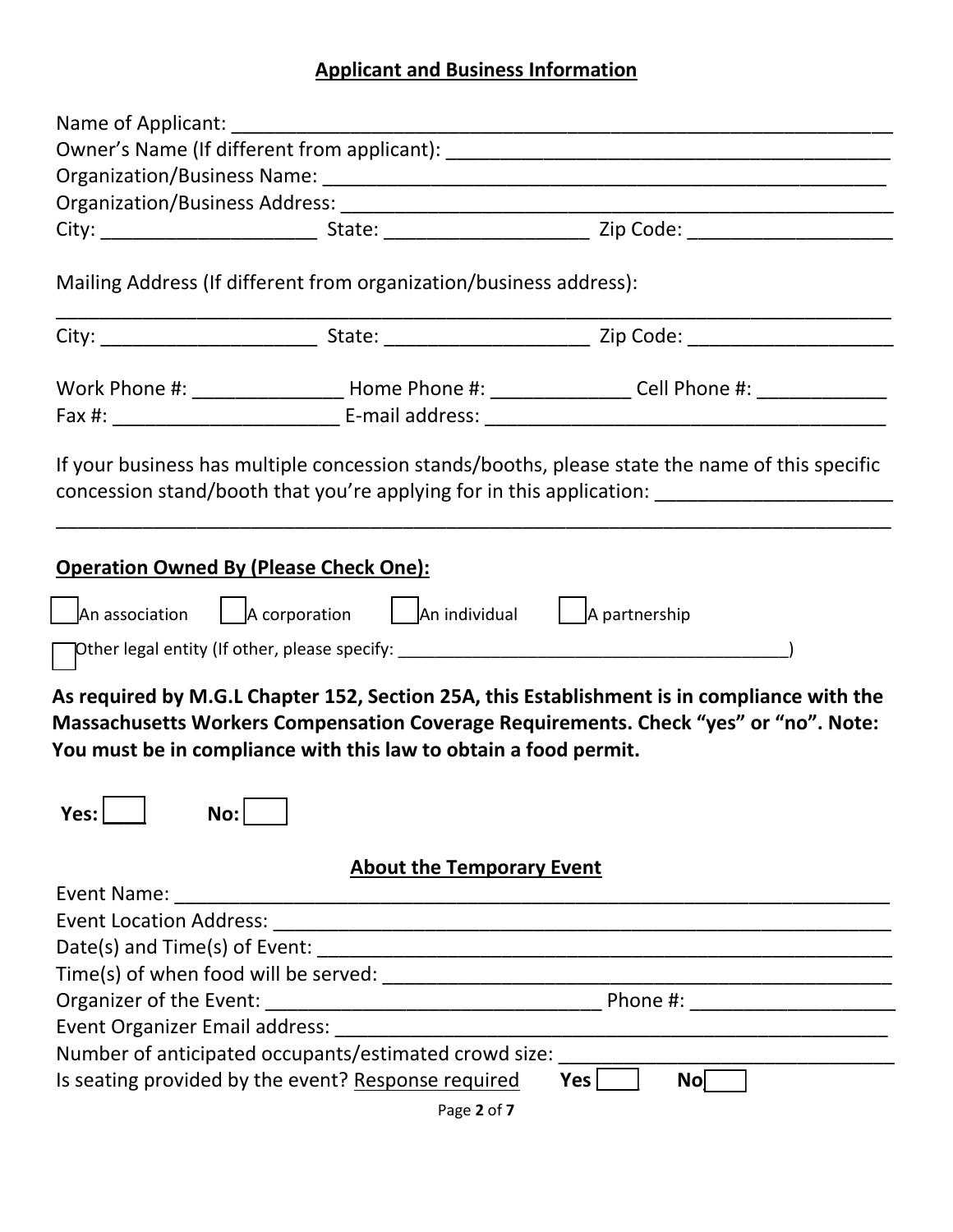If **yes**, how many seats are provided?

If 25 or more seats are provided, who will be the assigned person on site trained in manual choke saving procedures?

 $Name(s):$ 

**Attach to this application the Anti-Choking Certification(s) and/or CPR Certification(s) for the individuals assigned to be on site while food is being served for events with 25 or more seats.** 

## **Assigned Person in Charge (PIC)**

*Note: The PIC is the person who is in a supervisory position over the food operation at the event and are responsible for ensuring the food safety at the event. Certified Food Protection Manager and Allergy Awareness Certification are not required if only selling commercially prepackaged food items.* 

| First Name:                 | Last Name:                                                                                           |  |
|-----------------------------|------------------------------------------------------------------------------------------------------|--|
| Phone #:                    | E-mail address:                                                                                      |  |
|                             | Is this person a Certified Food Protection Manager? (Please check one)                               |  |
| Yes (submit copy)           | No l                                                                                                 |  |
|                             | Does this person have an Allergy Awareness Certificate? (Please check one)                           |  |
| Yes (submit copy) $\lfloor$ | No <sub>1</sub>                                                                                      |  |
|                             | <b>Note:</b> Expired Certified Food Protection Manager and Allergy Awareness Certifications will not |  |
| be accepted.                |                                                                                                      |  |

## **Food Information**

List **ALL** Food and Beverage items to be sold, prepared and/or served. Attach a separate sheet if necessary or provide a copy of your menu. NOTE: Any changes to the menu must be submitted to and approved by the Fitchburg Health Department **at least 5 business days prior to the event. Only the food items listed on the temporary food service permit may be offered at the event:** \_\_\_\_\_\_\_\_\_\_\_\_\_\_\_\_\_\_\_\_\_\_\_\_\_\_\_\_\_\_\_\_\_\_\_\_\_\_\_\_\_\_\_\_\_\_\_\_\_\_\_\_\_\_\_\_\_\_\_

\_\_\_\_\_\_\_\_\_\_\_\_\_\_\_\_\_\_\_\_\_\_\_\_\_\_\_\_\_\_\_\_\_\_\_\_\_\_\_\_\_\_\_\_\_\_\_\_\_\_\_\_\_\_\_\_\_\_\_\_\_\_\_\_\_\_\_\_\_\_\_\_\_\_\_\_\_ \_\_\_\_\_\_\_\_\_\_\_\_\_\_\_\_\_\_\_\_\_\_\_\_\_\_\_\_\_\_\_\_\_\_\_\_\_\_\_\_\_\_\_\_\_\_\_\_\_\_\_\_\_\_\_\_\_\_\_\_\_\_\_\_\_\_\_\_\_\_\_\_\_\_\_\_\_ \_\_\_\_\_\_\_\_\_\_\_\_\_\_\_\_\_\_\_\_\_\_\_\_\_\_\_\_\_\_\_\_\_\_\_\_\_\_\_\_\_\_\_\_\_\_\_\_\_\_\_\_\_\_\_\_\_\_\_\_\_\_\_\_\_\_\_\_\_\_\_\_\_\_\_\_\_

How is potentially hazardous food (time-temperature controlled food) going to be **stored at the event** to ensure correct product temperature (hot foods held hot above 140°F, cold foods held cold below 41°F? \_\_\_\_\_\_\_\_\_\_\_\_\_\_\_\_\_\_\_\_\_\_\_\_\_\_\_\_\_\_\_\_\_\_\_\_\_\_\_\_\_\_\_\_\_\_\_\_\_\_\_\_\_\_\_\_\_\_\_

\_\_\_\_\_\_\_\_\_\_\_\_\_\_\_\_\_\_\_\_\_\_\_\_\_\_\_\_\_\_\_\_\_\_\_\_\_\_\_\_\_\_\_\_\_\_\_\_\_\_\_\_\_\_\_\_\_\_\_\_\_\_\_\_\_\_\_\_\_\_\_\_\_\_\_\_\_ \_\_\_\_\_\_\_\_\_\_\_\_\_\_\_\_\_\_\_\_\_\_\_\_\_\_\_\_\_\_\_\_\_\_\_\_\_\_\_\_\_\_\_\_\_\_\_\_\_\_\_\_\_\_\_\_\_\_\_\_\_\_\_\_\_\_\_\_\_\_\_\_\_\_\_\_\_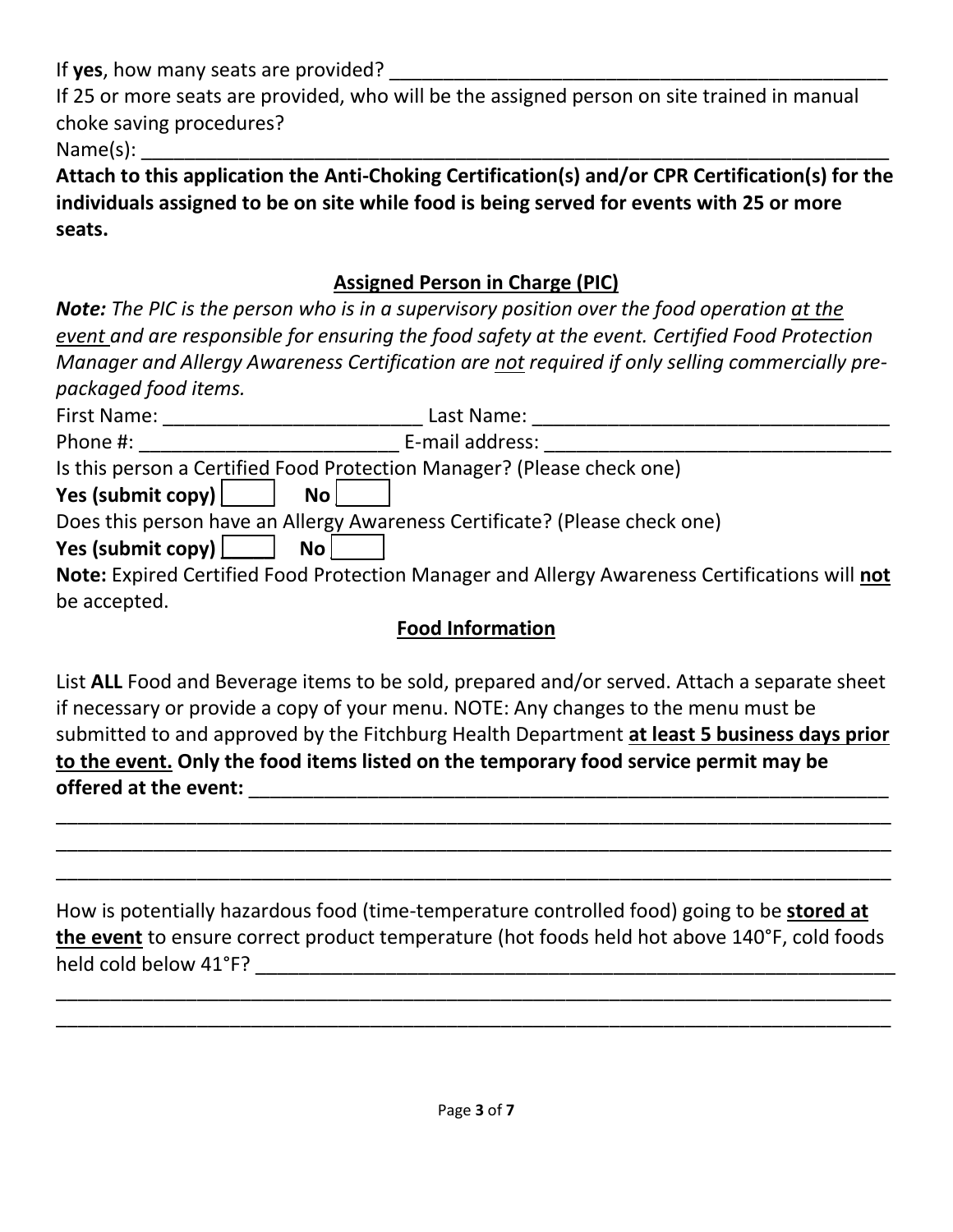How is potentially hazardous food (time-temperature controlled food) transported to the event to ensure correct product temperature (hot foods held hot above 140°F, cold foods held cold below 41°F?

| Describe the source of food (where you will be purchasing the food) that you will be serving at<br>the event. State the name and location of your food sources: __________________________                                                               |
|----------------------------------------------------------------------------------------------------------------------------------------------------------------------------------------------------------------------------------------------------------|
| Do you operate out of a permitted Food Service Establishment (i.e. Commissary, Base of<br>Operation)? Response required.                                                                                                                                 |
| Yes $\vert$<br>No <sub>1</sub><br>If you checked <b>yes</b> , provide a copy of the Food Service Establishment Permit, and a copy of the<br>most recent food inspection report for your permitted food service establishment that you<br>operate out of. |
| Describe if and how foods will be cooked on site during the event: ______________                                                                                                                                                                        |
| Describe how bare hand contact with ready to eat foods be prevented:                                                                                                                                                                                     |
| Describe the number, location and set up of hand washing facilities to be used by the                                                                                                                                                                    |
| Source of potable water (Check one):                                                                                                                                                                                                                     |
|                                                                                                                                                                                                                                                          |
| Private (Well water)                                                                                                                                                                                                                                     |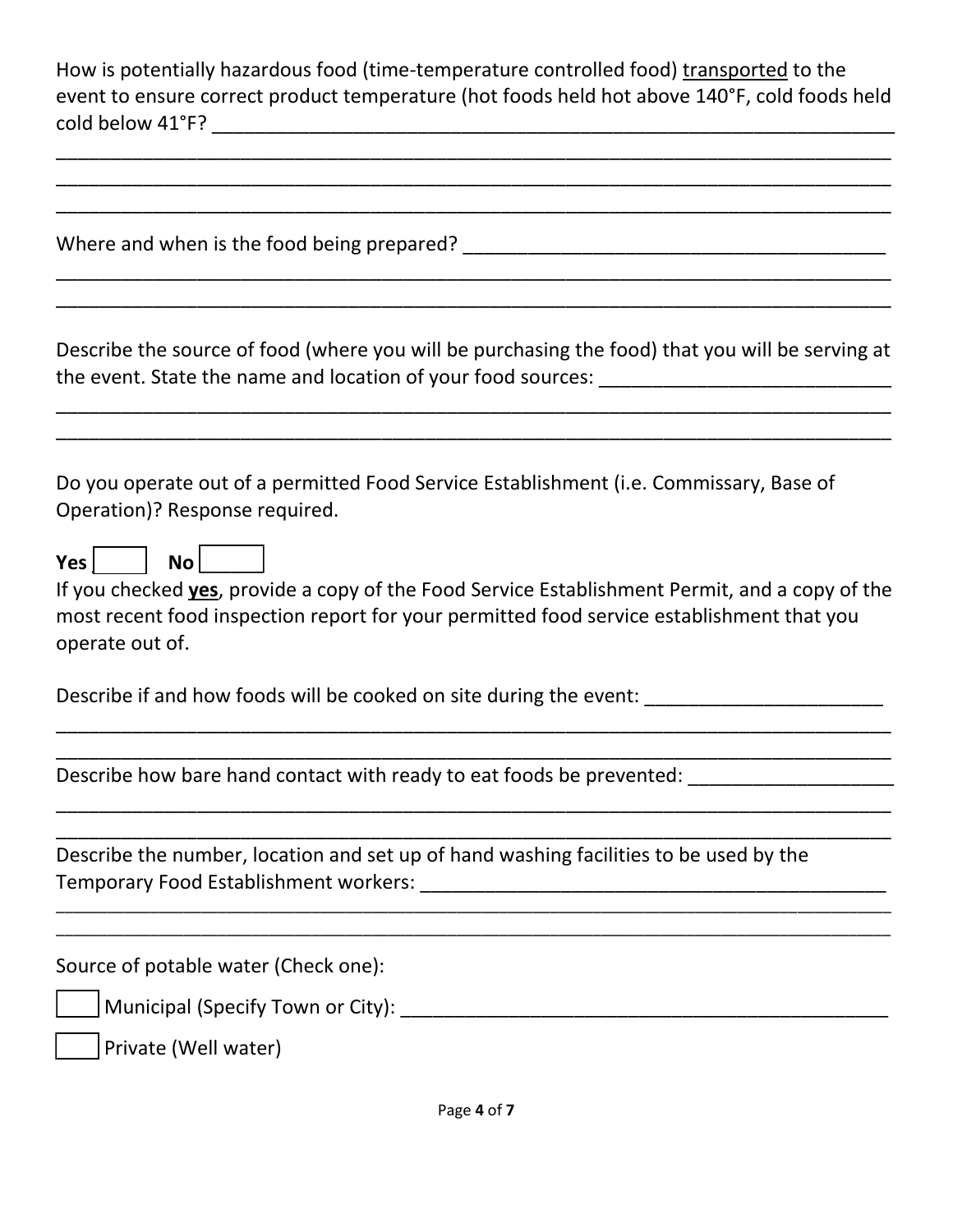| Describe how foods will be monitored/supervised during the event: ______________                                                                                                                                                                                                                                                                                                   |  |  |
|------------------------------------------------------------------------------------------------------------------------------------------------------------------------------------------------------------------------------------------------------------------------------------------------------------------------------------------------------------------------------------|--|--|
| Describe how foods will be protected against environmental and customer contamination:                                                                                                                                                                                                                                                                                             |  |  |
| Does your operation use a propane tank? Yes:<br>No:<br>If yes, you're required to contact Phil Jordan at the Fitchburg Fire Department.                                                                                                                                                                                                                                            |  |  |
| Do you sell soft serve ice cream, soft serve frozen yogurt and/or manufactured frozen dessert<br>mixes?<br>$Yes:$  <br>No:<br>If yes, you're required to submit your most recent bacteria sampling of manufactured frozen<br>desserts and/or frozen dessert mixes by an approved laboratory per State Sanitary Code 105<br>CMR 500.082 (B): GOOD MANUFACTURING PRACTICES FOR FOOD. |  |  |
| <b>Cleaning/Sanitizing Questions</b><br>1) Describe how food equipment and utensils will be cleaned and sanitized on site during the                                                                                                                                                                                                                                               |  |  |
| event. Skip to question #5 if you do not sanitize on site at the event: ___________________________                                                                                                                                                                                                                                                                                |  |  |
| 2) What type of chemical sanitizer will be used? Please specify the active sanitizer chemical<br>name only.                                                                                                                                                                                                                                                                        |  |  |
| 3) What is the sanitizer concentration maintained at in parts-per million (PPM)?                                                                                                                                                                                                                                                                                                   |  |  |
| 4) Do you have sanitizer test strips to test sanitizer concentration? Yes $\Box$<br>No l                                                                                                                                                                                                                                                                                           |  |  |
| 5) If no facilities to sanitize are available on site, describe the location of back-up utensil                                                                                                                                                                                                                                                                                    |  |  |
| Please add any additional information about your Temporary Food Establishment that should                                                                                                                                                                                                                                                                                          |  |  |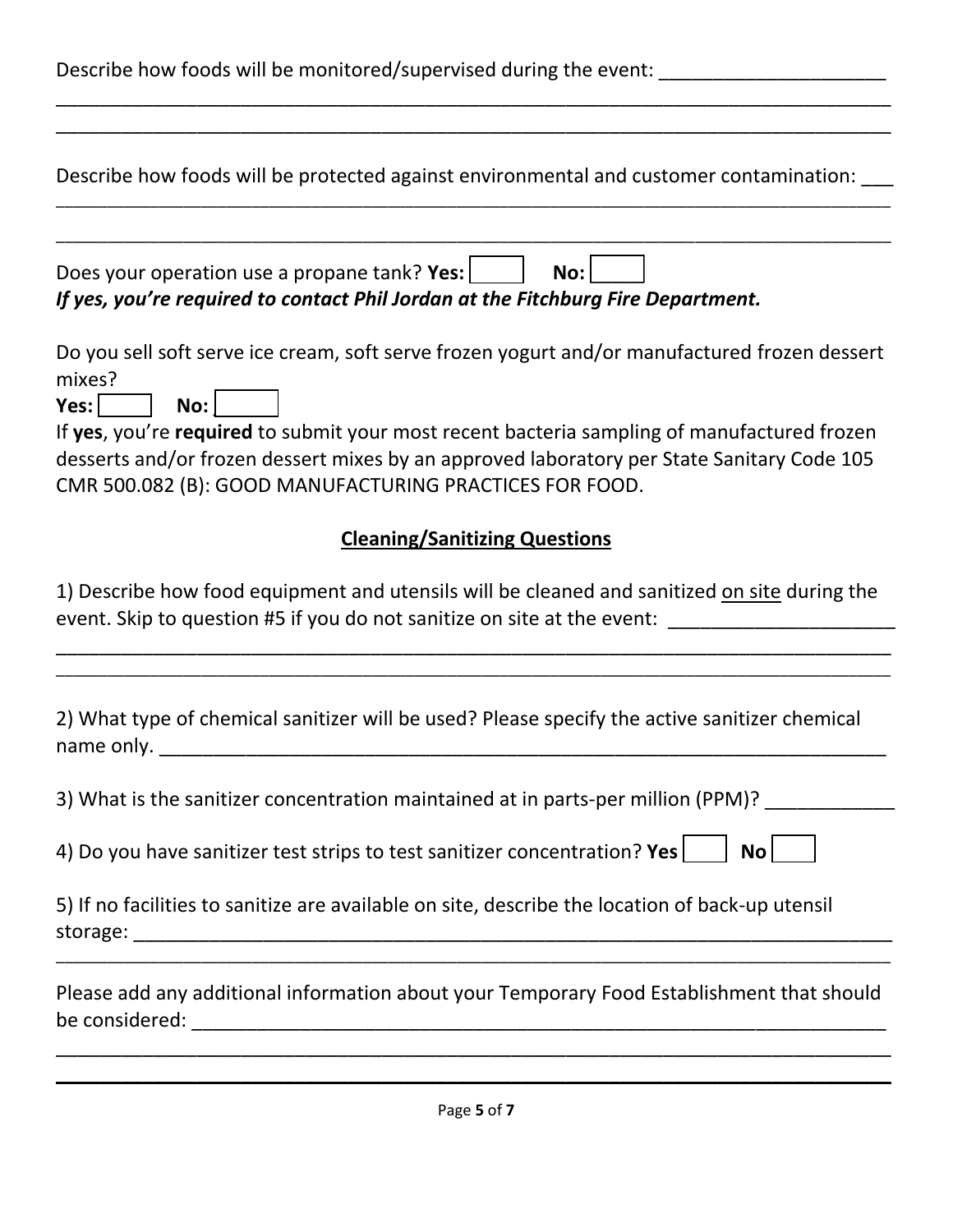#### **Required Information if a Mobile Food Operation**

Vehicle/Mobile Registration Number:

### **What side of your mobile food operation is the window service/ordering side? (Please check one)**

Driver's Side:  $\vert$  Passenger Side:  $\vert$  Both Sides:  $\vert$ 

**Attach** a copy of your State Hawker and Peddler License. **Attach** a copy of your most recent mobile food inspection report.

If your mobile food operation sells ice cream, please submit a copy of your police department issued Ice Cream Truck Vending permit.

#### **Conditions for Temporary Food Establishment Permit Applicants**

This application does not guarantee approval for a Temporary Food Establishment Permit. If permit approval is granted by the Fitchburg Health Department, the permit holder agrees to allow inspection(s) of their facilities or premises prior or during the temporary event. **Failure to adhere to the information provided on this application by the operator or PIC may result in permit revocation at the event.** Additional information may be requested, if necessary, by the Fitchburg Health Department prior to the approval and issuance of a Temporary Food Establishment Permit. Permit application review and processing fees are non-refundable. **Approved permits must be posted on site at th evnet in a location visible to the general public.** 

Reminder: **ISSUANCE OF A FITCHBURG HEALTH DEPARTMENT TEMPORARY FOOD ESTABLISHMENT PERMIT DOES NOT GUARANTEE THE FULL APPROVAL TO OPERATE IN THE CITY OF FITCHBURG.** The applicant for a Fitchburg Health Department issued Temporary Food Establishment Permit must ultimately satisfy not only these Fitchburg Health Department requirements, but *may* be subject to approval from other City of Fitchburg Departments Including:

- **[Fire Department:](mailto:pjordan@fitchburgma.gov)** Please contact **Fire Prevention office at 978-345-9672** or by email to: **Phil Jordan@Fitchburgma.gov**
- **Office of the Building Commissioner:** Please contact **Mark Barbadoro** at **978-829-1880** or by email to: **mbarbadora@fitchburgma.gov**
- **Police Department:** Please contact **Captain Matthew D. LeMay** at **(978) 34[5-9646 ext. 1221](mailto:AFarrell@fitchburgma.gov)** or by e-mail to: **mlemay@police.fitchburgma.gov**
- **City Clerk's Office:** Please contact **Anna Farrell** at **978-829-1820** or by e-mail to: **AFarrell@fitchburgma.gov**
- **Public Works Department:** Please contact **Lenny Laakso** at **978-829-1910** or by e-mail to: **llaakso@fitchburgma.gov**
- Parks & Recreation Department: If operating on City of Fitchburg park property, you must obtain a Park Permit. Please contact **Nate LaRose** at **978-829-1815** or by e-mail to: **NLaRose@fitchburgma.gov**